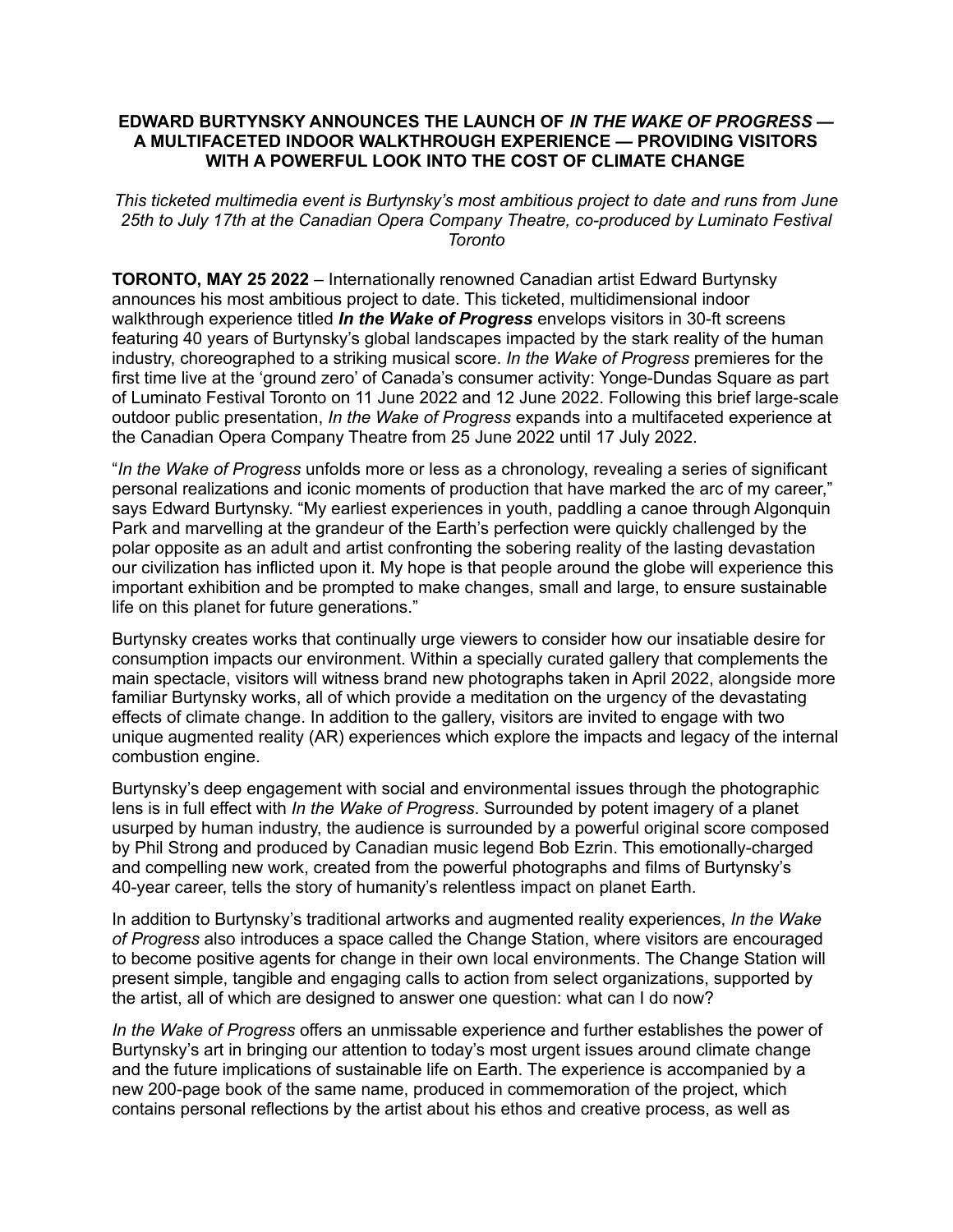quotes and extracts of texts by collaborators, curators, art historians, interviewers, and colleagues. The book will be available for sale during the run of the show.

Following the presentation at the Canadian Opera Company Theatre, the exhibition will embark on a global tour beginning in late 2022.

*In the Wake of Progress* is supported by TELUS, Loblaw Companies Limited, Hatch, RBC Tech for Nature, and The Michael Young Family Foundation.

Additional support from Bullfrog Power and the Canadian Opera Company Theatre.

### **Detailed Ticketing Information:**

### **Show Location:**

Canadian Opera Company Theatre: 227 Front St E, Toronto, ON M5A 1E8

### **Show Dates::**

Saturday, June 25 & Sunday, June 26

Thursday, June 30 to Sunday, July 3

Thursday, July 7 to Sunday, July 10

Thursday, July 14 to Sunday, July 17

# **Ticket Prices:**

General admission ticket prices are \$30, and limited student and arts worker tickets are \$15.

### **Purchase Tickets:**

Guests are encouraged to purchase their tickets in advance of arriving at the Canadian Opera Company Theatre. Guests can purchase tickets [HERE.](https://luminatofestival.com/event/edward-burtynskys-in-the-wake-of-progress-indoor-experience/) All shows require a timed ticket, please arrive 30 minutes before your ticket time for processing.

Follow along with #InTheWakeOfProgress on Edward Burtynsky's [Facebook](https://www.facebook.com/EdwardBurtynsky) and [Instagram](https://www.instagram.com/edwardburtynsky/) for more images.

-30-

# **ABOUT EDWARD BURTYNSKY**

**Edward Burtynsky** is regarded as one of the world's most accomplished contemporary photographers. His remarkable photographic depictions of global industrial landscapes represent over 40 years of his dedication to bearing witness to the impact of humans on the planet. Burtynsky's photographs are included in the collections of over 60 major museums around the world. Major (touring) exhibitions include Anthropocene (2018), Water (2013) organised by the New Orleans Museum of Art & Contemporary Art Center, Louisiana; Oil (2009)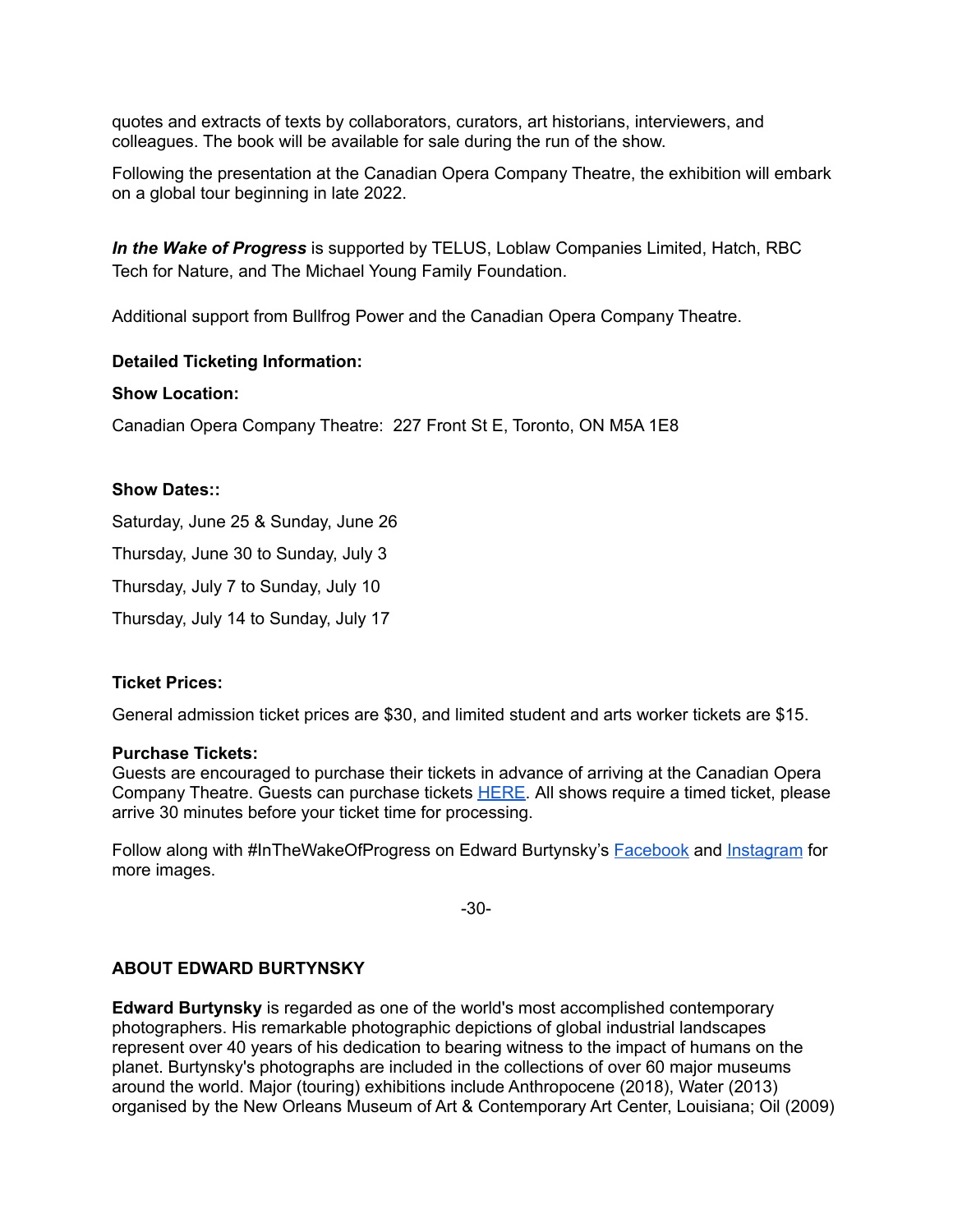at the Corcoran Gallery of Art in Washington D.C.; China (2005 five-year tour); and Manufactured Landscapes (2003), National Gallery of Canada. Film collaborations include Jennifer Baichwal's *Manufactured Landscapes* (2006); *Watermark* (2013); and the third film in the trilogy, *ANTHROPOCENE: The Human Epoch* which opened in theatres across Canada in October 2018 and in theatres across the US in September 2019. Burtynsky's distinctions include the inaugural TED Prize in 2005, which he shared with Bono and Robert Fischell; the Governor General's Awards in Visual and Media Arts; the Outreach award at the Rencontres d'Arles; the Roloff Beny Book award; and the 2018 Photo London Master of Photography Award. In 2019 he was the recipient of the Arts & Letters Award at the Canadian Association of New York's annual Maple Leaf Ball and the 2019 Lucie Award for Achievement in Documentary Photography. Most recently he was awarded a Royal Photographic Society Honorary Fellowship (2020) and was honoured with the Outstanding Contribution to Photography Award (2022) by the World Photography Organization. He currently holds eight honorary doctorate degrees.

# **ABOUT LUMINATO FESTIVAL TORONTO**

Luminato Festival Toronto is a convenor and catalyst for big, bold contemporary works of art. Each June, Luminato kicks off the summer with a festival to welcome the world to Toronto, presenting, producing, and commissioning exceptional Canadian and international artists. Throughout the year Luminato works with artists from the diverse cultures and communities of the city region, supporting creative development, and bringing their art to the world stage. We connect local voices with global conversations and ground our work in equity, inclusion, accessibility, and sustainability. Most importantly, we believe in the power of art to start conversations and inspire audiences.

For more information visit [luminatofestival.com](https://luminatofestival.com/) or follow us on Twitter: [@Luminato](https://twitter.com/luminato) | Facebook: [LuminatoFestival](https://www.facebook.com/luminatofestival/) | Instagram: [@LuminatoFestival](https://www.instagram.com/luminatofestival/) | LinkedIn: [Luminato](https://www.linkedin.com/company/luminato-toronto-festival-of-arts-and-creativity) | Youtube: **[LuminatoEvents](https://www.youtube.com/user/LuminatoEvents)** 

**Luminato Festival Toronto** is supported by

**Founding Government Partner** Province of Ontario

**Major Partners** Government of Canada, City of Toronto

**Corporate Partners** Cadillac Fairview, Meta, BMO, TD Bank Group, Loblaw Companies Limited, TELUS, OLG, Hatch, RBC, Bloomberg, Power Corporation of Canada, Kingsett Capital, Oxford Properties, Brookfield Properties, and many more.

**Individual Donors and Foundations** Anonymous, Ian and Kiki Delaney, C.M., Alice and Grant Burton, The Dianne and Irving Kipnes Foundation, Joan and Jerry Lozinski, Sandra and Jim Pitblado, C.M., Gretchen and Donald Ross, O.C., The Larry & Judy Tanenbaum Family Foundation, The Michael Young Family Foundation, ANDPVA, The Azrieli Foundation, Elinor Gill Ratcliffe, C.M., O.N.L., LLD, and many more.